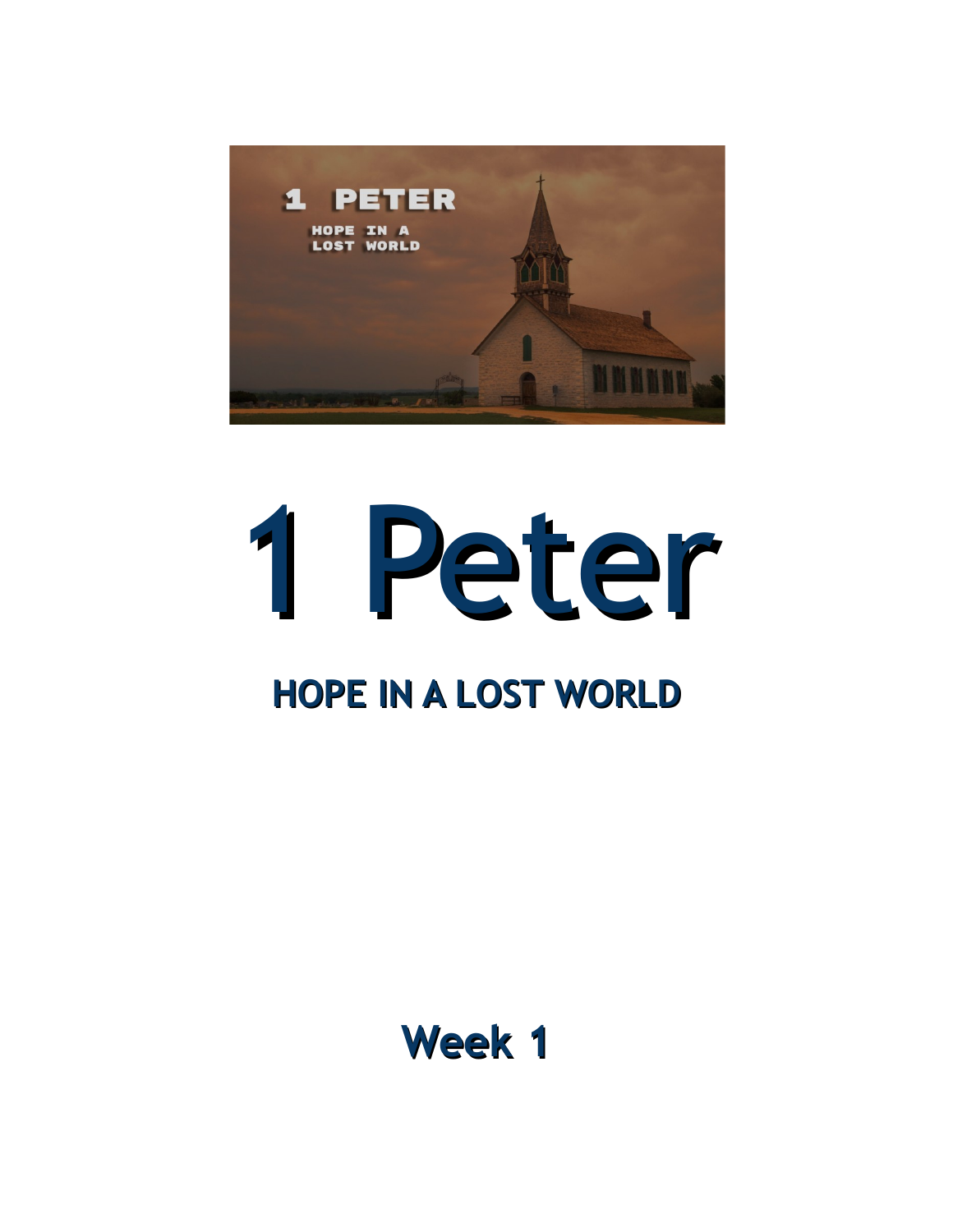

# 1 Peter

The apostle Peter wrote this letter to encourage believers who would likely face trials and persecution under Emperor Nero. During most of the first century, Christians were not hunted down and killed throughout the Roman Empire. They could, however, expect social and economic persecution from three main sources: the Romans, the Jews, and their own families. All would likely be misunderstood, some would be harassed, a few would be tortured and even put to death.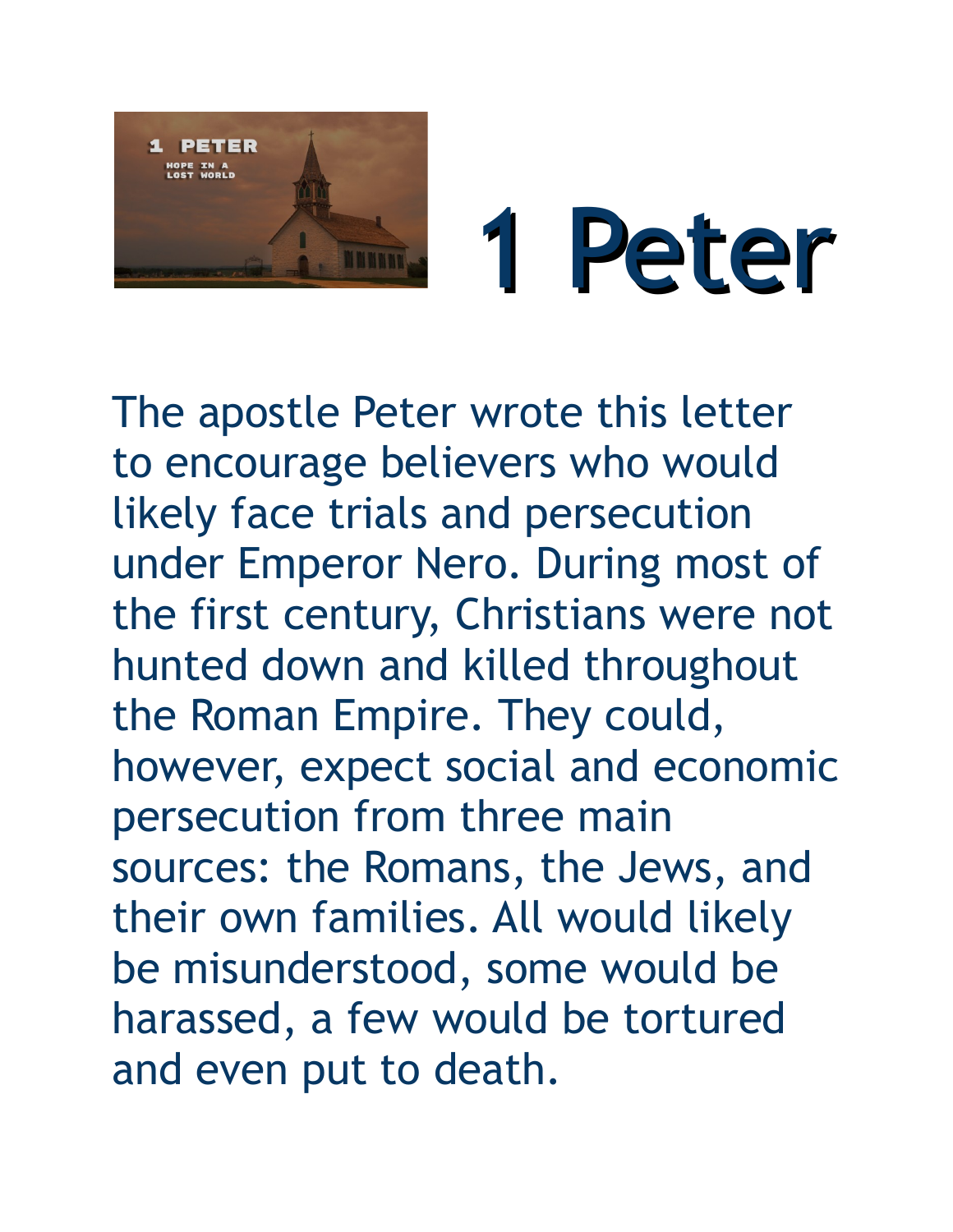



Peter wanted to warn them about what lay ahead, and they needed his encouraging words to help them face opposition. This letter is still helpful for any Christians facing trials. Many Christians around the world are living under governments more repressive than the Roman Empire of the first century. Christians everywhere are subject to misunderstanding, ridicule, and even harassment by unbelieving friends, employers, and family members. None of us are exempt from catastrophe, pain, illness, and death – trials that, like persecution, make us lean heavily on God's grace.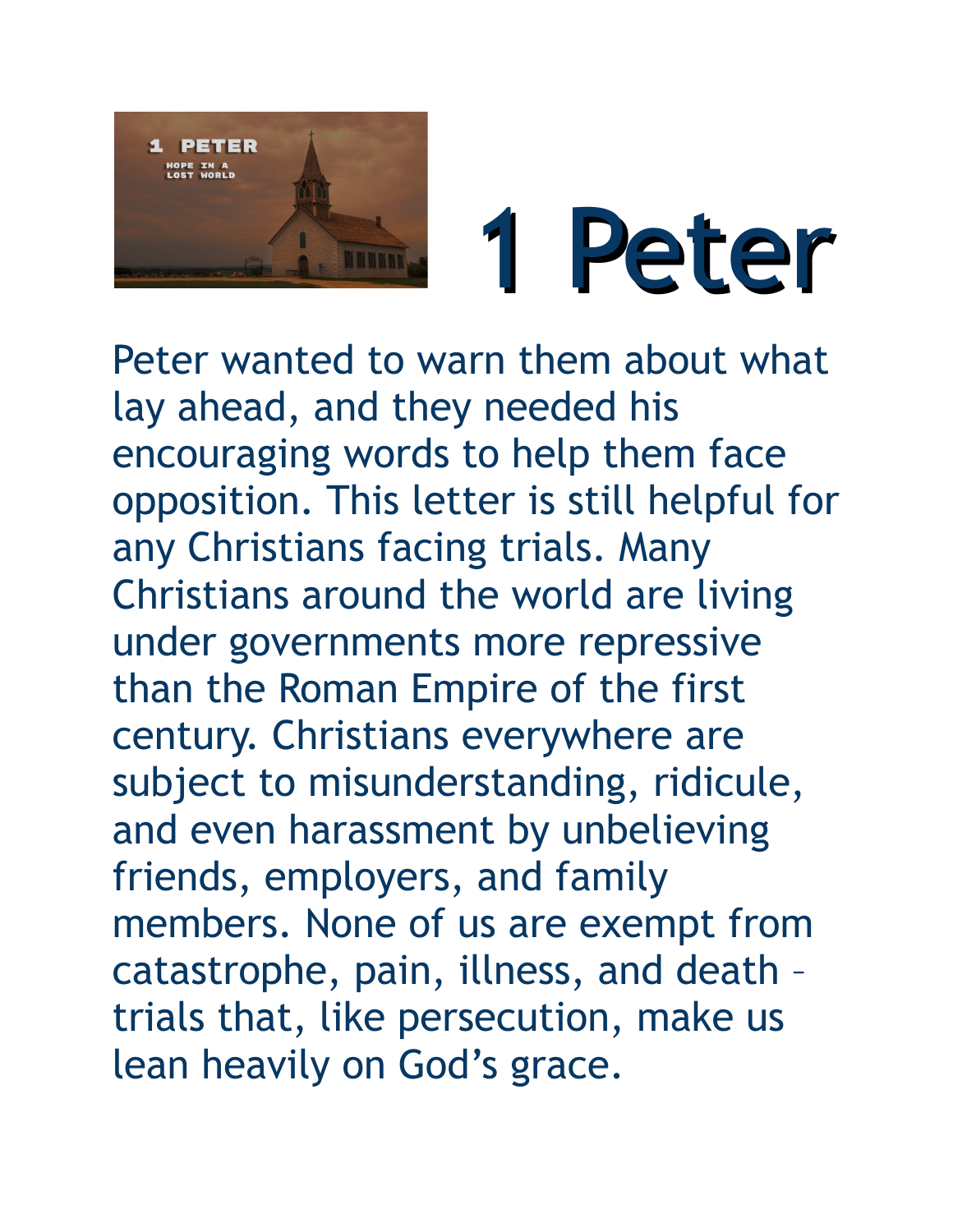



- ▶ Chapter 1 Hope of Eternal Life / Call to Holy Living
- **Chapter 2** Living Stones / Respecting People in Authority / Slaves
- **Chapter 3** Wives / Husbands / All Christians / Suffering for Doing Good
- **Chapter 4** Living for God / Suffering for Being a Christian
- **Chapter 5** Advice for Elders and Young Men / Peter's Final Greetings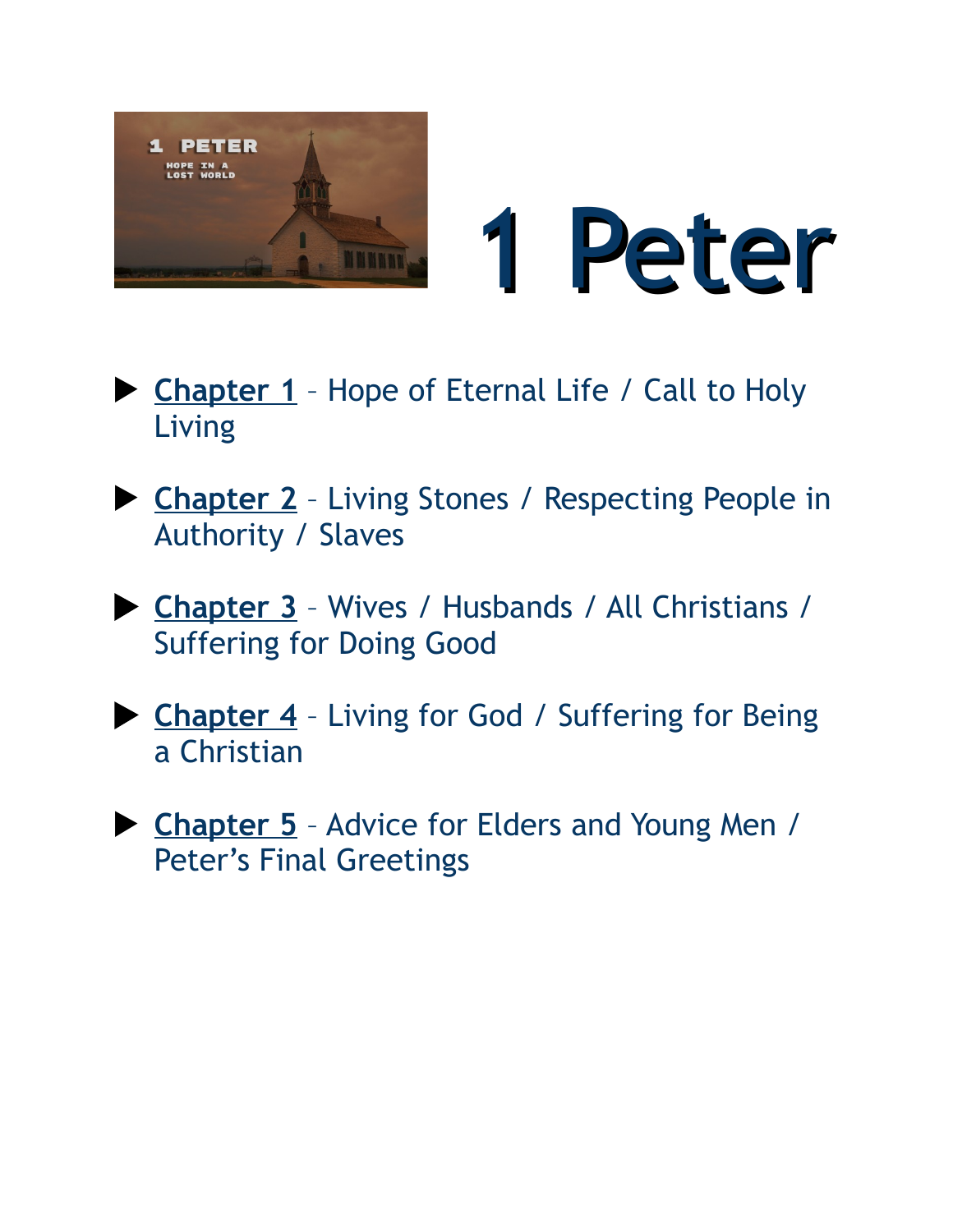

Begin your session with prayer. Pray for the Holy Spirit to reveal Scripture to you, to give the text meaning, and to have a spirit of learning. Pray for God to be present and open. Write down anything revealed in your prayer time.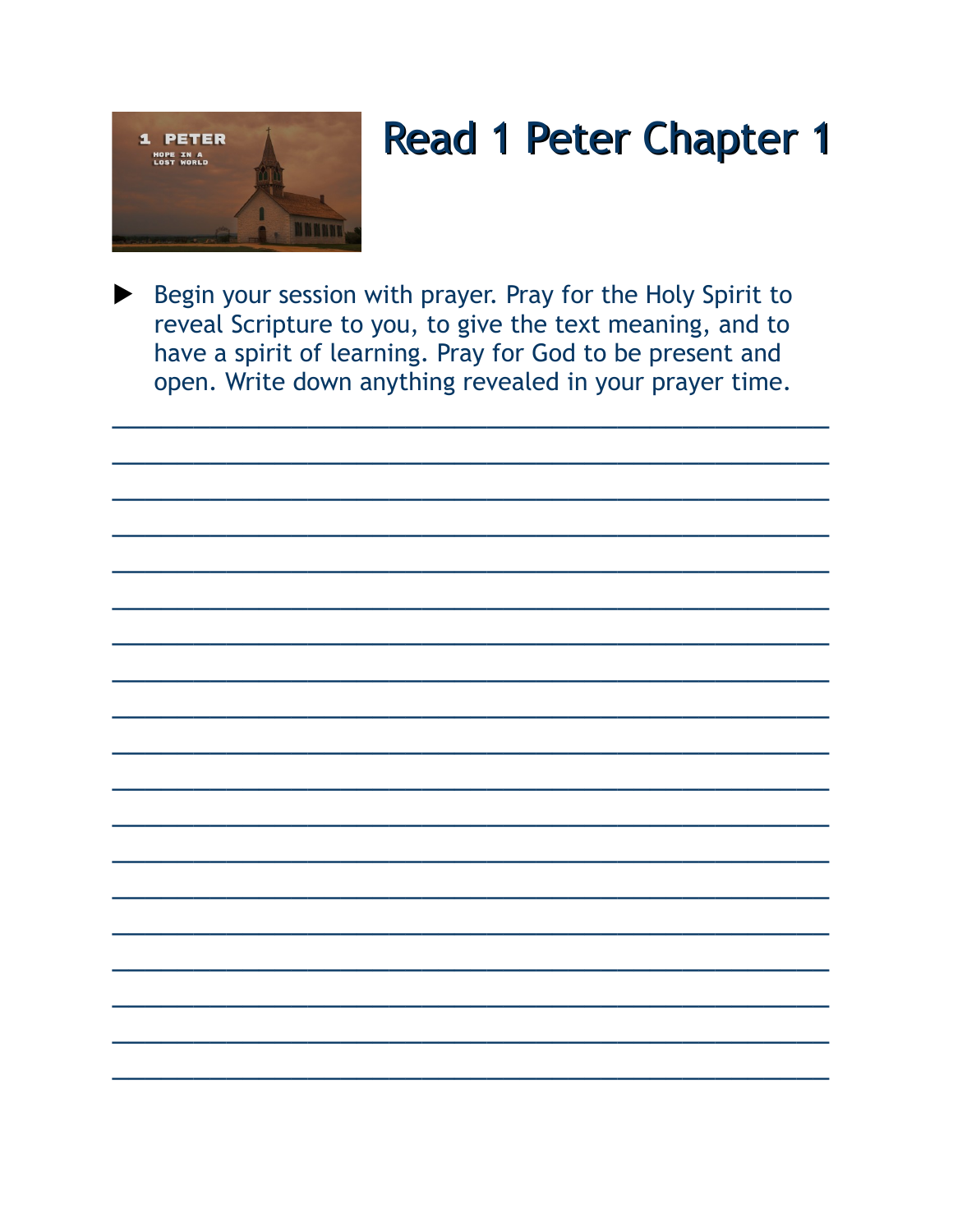

Read 1 Peter Chapter 1 (read slowly and pray that God will reveal the main points and right them down. Read through more than once if necessary and go back through the main points. Feel free to read before and after the selected text to gain insight.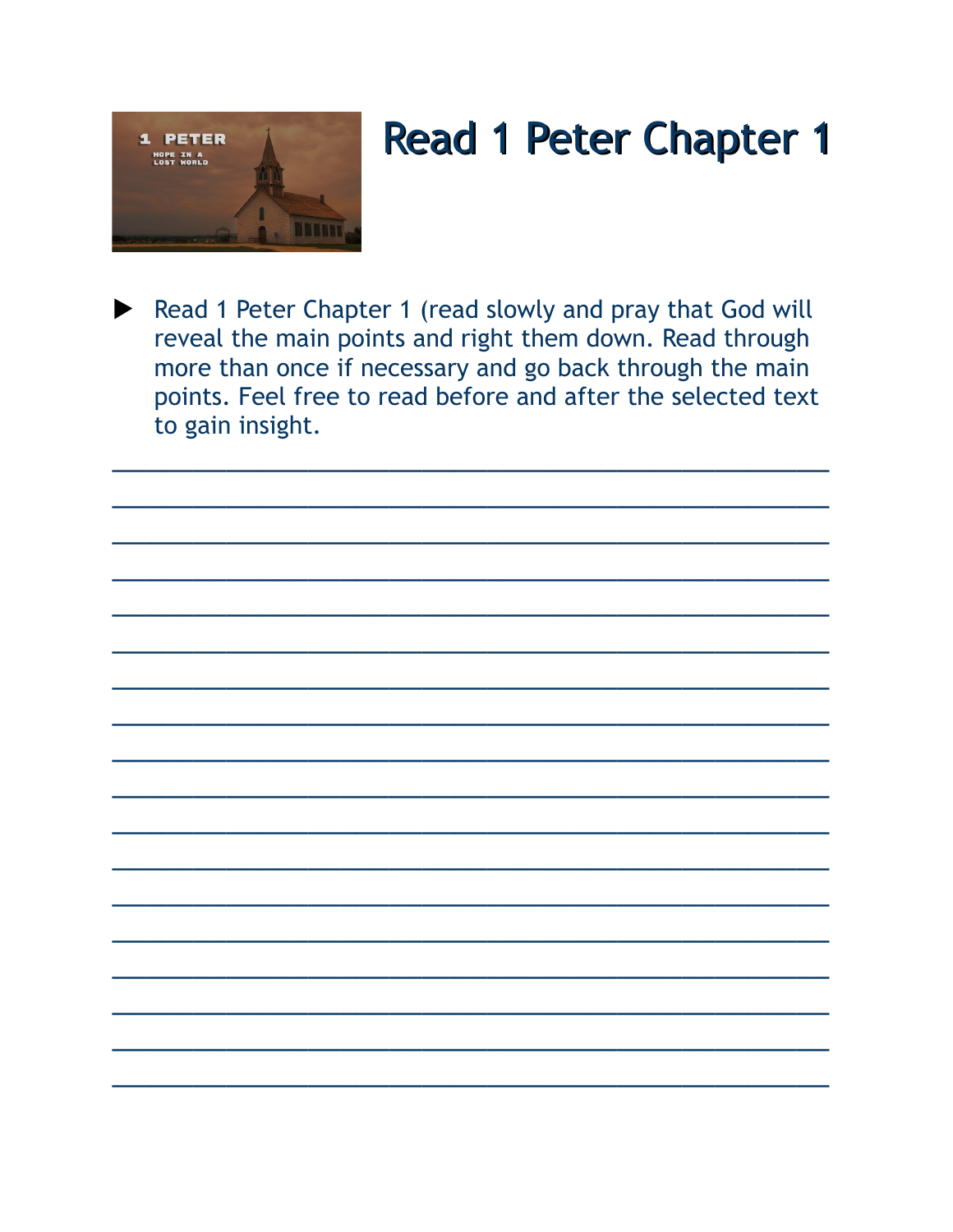

Peter begins by considering himself an apostle of Jesus Christ and calls God's chosen people foreigners. What is the importance of both?

 $\mathcal{L}_\text{max}$  and  $\mathcal{L}_\text{max}$  and  $\mathcal{L}_\text{max}$  and  $\mathcal{L}_\text{max}$  and  $\mathcal{L}_\text{max}$  and  $\mathcal{L}_\text{max}$ 

 $\overline{\phantom{a}}$  , and the contract of the contract of the contract of the contract of the contract of the contract of the contract of the contract of the contract of the contract of the contract of the contract of the contrac

 $\mathcal{L}_\text{max}$  and  $\mathcal{L}_\text{max}$  and  $\mathcal{L}_\text{max}$  and  $\mathcal{L}_\text{max}$  and  $\mathcal{L}_\text{max}$  and  $\mathcal{L}_\text{max}$ 

 $\overline{\phantom{a}}$  , and the contract of the contract of the contract of the contract of the contract of the contract of the contract of the contract of the contract of the contract of the contract of the contract of the contrac

 $\mathcal{L}_\text{max}$  and  $\mathcal{L}_\text{max}$  and  $\mathcal{L}_\text{max}$  and  $\mathcal{L}_\text{max}$  and  $\mathcal{L}_\text{max}$  and  $\mathcal{L}_\text{max}$ 

Single out Peter's words of encouragement in verses 3-6 and write down the ones that stand out most to you.

 $\overline{\phantom{a}}$  , and the contract of the contract of the contract of the contract of the contract of the contract of the contract of the contract of the contract of the contract of the contract of the contract of the contrac

 $\overline{\phantom{a}}$  , and the contract of the contract of the contract of the contract of the contract of the contract of the contract of the contract of the contract of the contract of the contract of the contract of the contrac

 $\overline{\phantom{a}}$  , and the contract of the contract of the contract of the contract of the contract of the contract of the contract of the contract of the contract of the contract of the contract of the contract of the contrac

 $\overline{\phantom{a}}$  , and the contract of the contract of the contract of the contract of the contract of the contract of the contract of the contract of the contract of the contract of the contract of the contract of the contrac

 $\overline{\phantom{a}}$  , and the contract of the contract of the contract of the contract of the contract of the contract of the contract of the contract of the contract of the contract of the contract of the contract of the contrac

 $\overline{\phantom{a}}$  , and the contract of the contract of the contract of the contract of the contract of the contract of the contract of the contract of the contract of the contract of the contract of the contract of the contrac

 $\overline{\phantom{a}}$  , and the contract of the contract of the contract of the contract of the contract of the contract of the contract of the contract of the contract of the contract of the contract of the contract of the contrac

 $\overline{\phantom{a}}$  , and the contract of the contract of the contract of the contract of the contract of the contract of the contract of the contract of the contract of the contract of the contract of the contract of the contrac

 $\overline{\phantom{a}}$  , and the contract of the contract of the contract of the contract of the contract of the contract of the contract of the contract of the contract of the contract of the contract of the contract of the contrac

 $\overline{\phantom{a}}$  , and the contract of the contract of the contract of the contract of the contract of the contract of the contract of the contract of the contract of the contract of the contract of the contract of the contrac

 Why were Christians the target of persecution? Do you believe that there is still persecution where you live?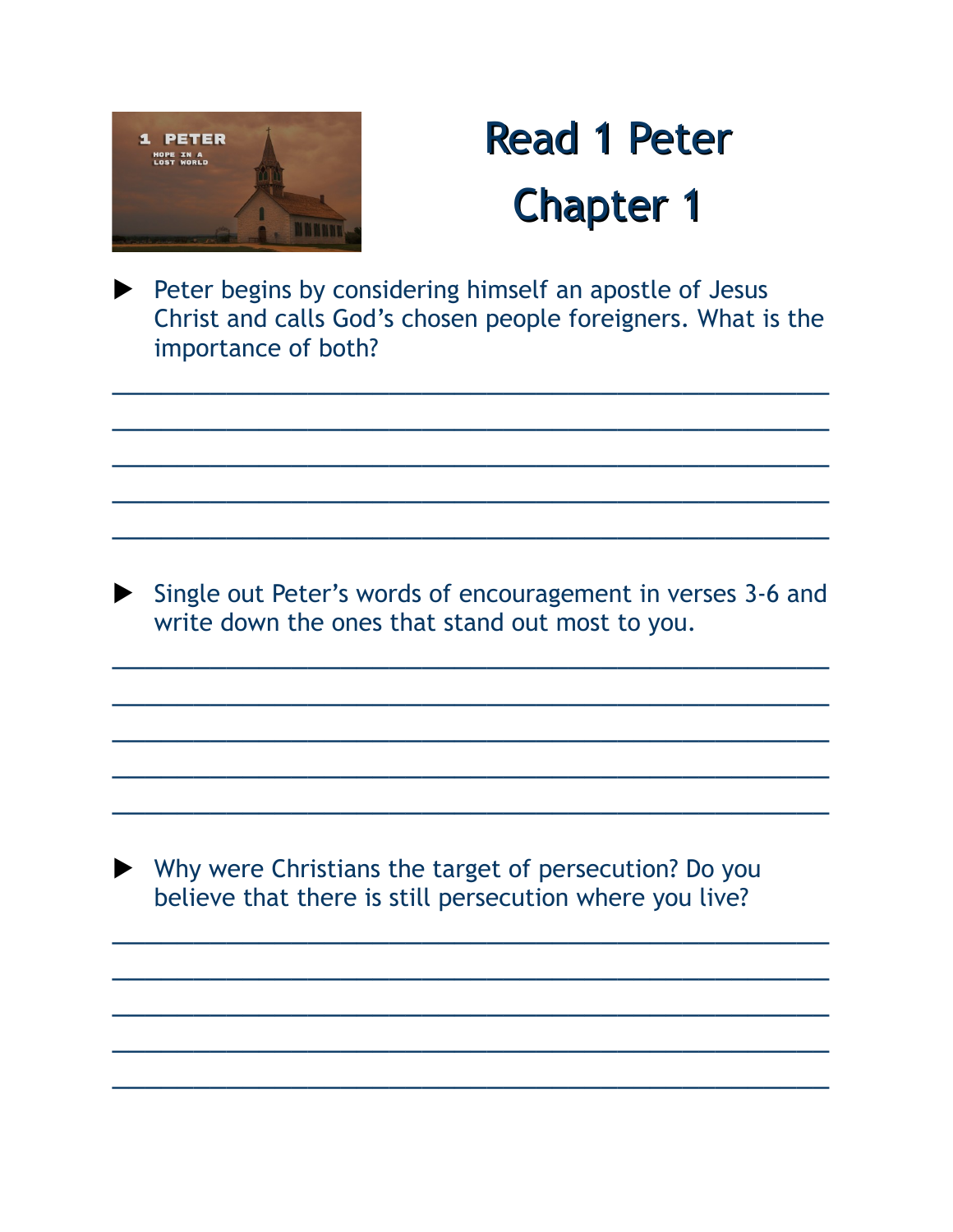

▶ Verses 10-11, Peter talks about the prophets wanting to know salvation. How did Peter and the apostles know for sure of their salvation?

▶ Verses 13 - 16 Peter talks about living holy. What are some of the ways in which we can do this?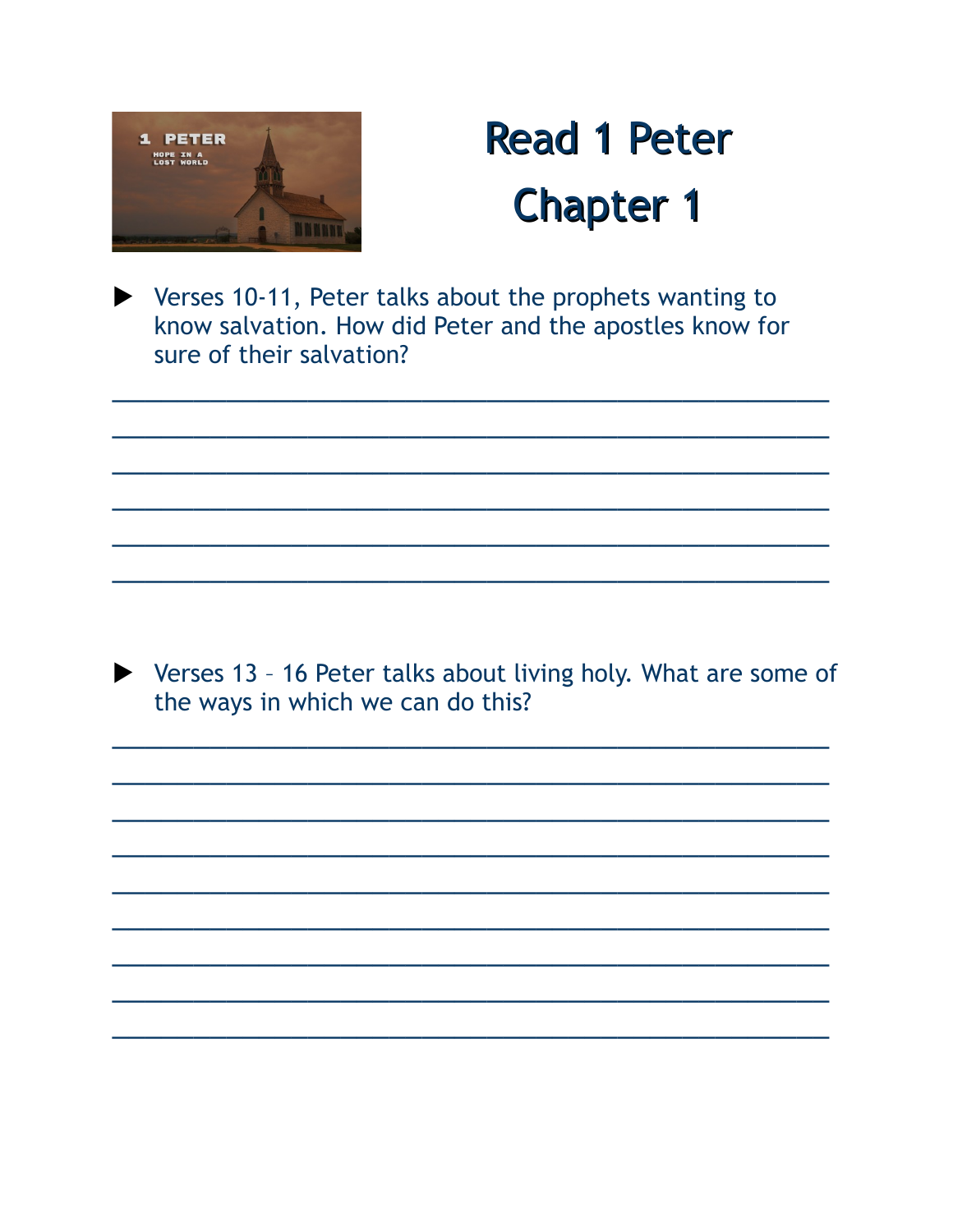

Verses 16-18 Peter equates being a Christian as being a "ransomed" slave. How can we relate to this and use Romans 6: 6-7 as reference?

In verses 24-25, Peter is quoting the prophet Isaiah (Isaiah 40: 6-8). How can we reflect on the words of Isaiah in regards to our temporary stay here on earth?